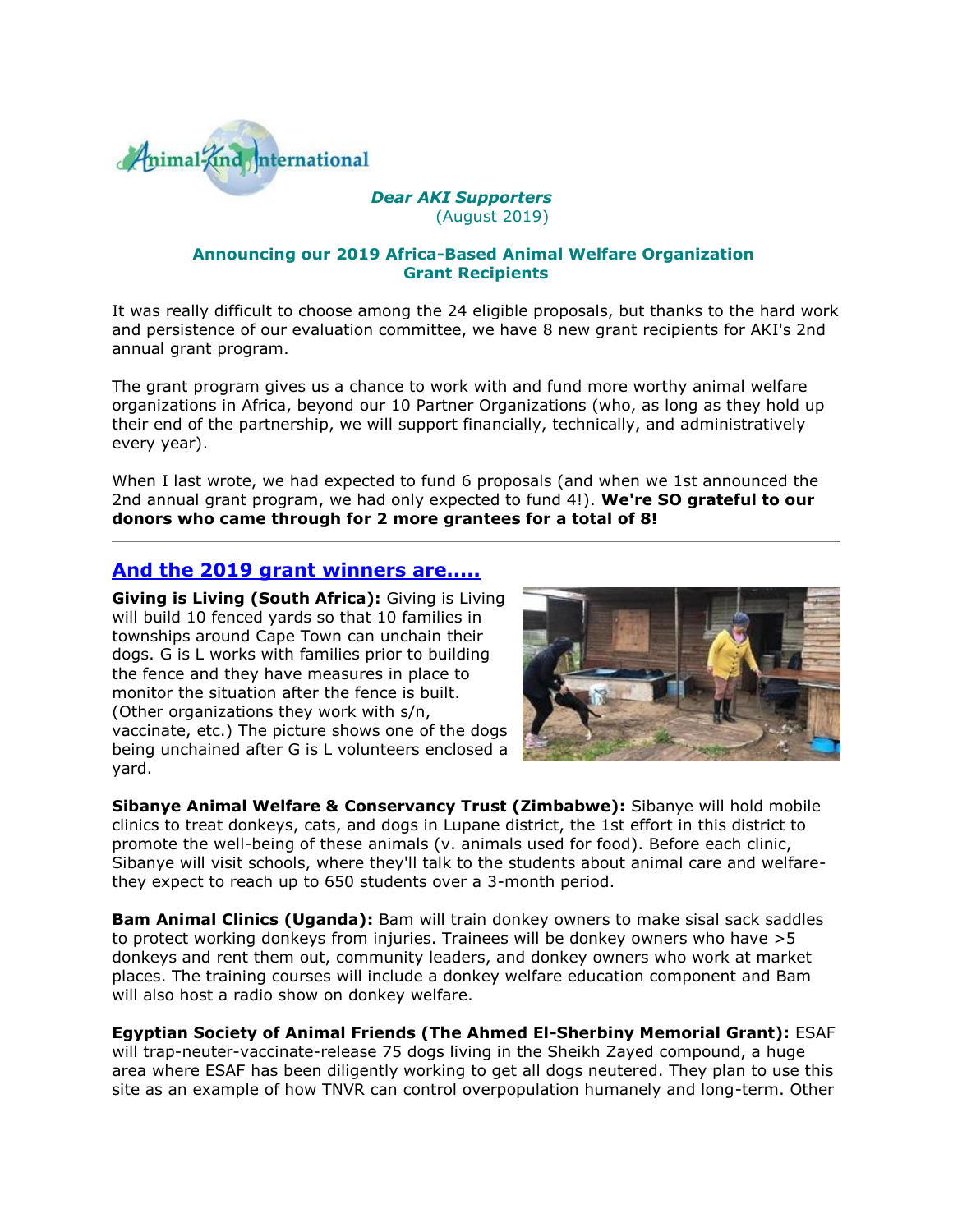Cairo neighborhoods are watching this effort closely and have expressed interest in being next in line.

**Animal Welfare Ilha (Mozambique)**, grant awarded in honor of Elisabethe Mae Reinaker, a young Mozambican animal advocate and future vet: AWI will capture, neuter, vaccinate, and release 45 cats and dogs on this small island, where they have been working since 2013 to keep the dog population and rabies incidence under control.

**Nyendwa Mobile Veterinary Clinic (Zambia):** With the AKI grant, Nyendwa will work in the very poor and remote Muswishi villages in Chisamba district, where once every month for 6 months, they will hold a mobile clinic, providing vet care for 500 cats and dogs, the 1st such service in this area. Dogs and cats can go for days without food; there are many stray cats and dogs in the area; and this year's drought has made a bad situation worse. Vaccinations and de-worming will not only protect Chisamba's cats, dogs, and people, they will also protect the local wildlife. Nyendwa will educate farming communities and students about basic animal care and they are prepared to rescue animals that need extra attention.

#### **Two of our grant recipients from 2018 have been awarded another grant this year! They are:**

**Save Animals (Democratic Republic of Congo):** SA-DRC will implement a range of activities, all focused on promoting pet ownership and discouraging the eating of cats and dogs. SA-DRC's efforts have been designed to create a "wow effect," especially to get the attention of younger people in the DRC (mainly Kinshasa).

**Organization for International Animal Protection-Cameroon:** OIPA-Cameroon will return to the Chomba community, where, with the 2018 grant, they held a vet clinic last year. At the time, they didn't have the funds to treat all the cats and dogs that were brought to the clinic-they had prepared for 50 animals and 162 were brought to the clinic! This year, with the AKI grant, they'll finish the job they started.

#### **There's more information and pictures (and much more to come) on the [AKI 2019 grant page.](http://cts.vresp.com/c/?AnimalKindInternatio/75aefe3bb5/4d75da415c/fc06dffd3c)**

# **Next month we feature....Liberia**

As soon as I return home from Liberia next week, we'll be getting the money out to our 2019 grantees. We're so excited to get these great projects going and to hear how our grantees are benefiting animals-all because of our donors!

And watch AKI's September newsletter for news about my visit with AKI Partner Organization, Liberia Animal Welfare & Conservation Society (picture, right with Tina's donation of stuffed toy animals for use in LAWCS's Humane Ed Program)[.](http://hosted.verticalresponse.com/585333/75aefe3bb5/284351439/4d75da415c/)

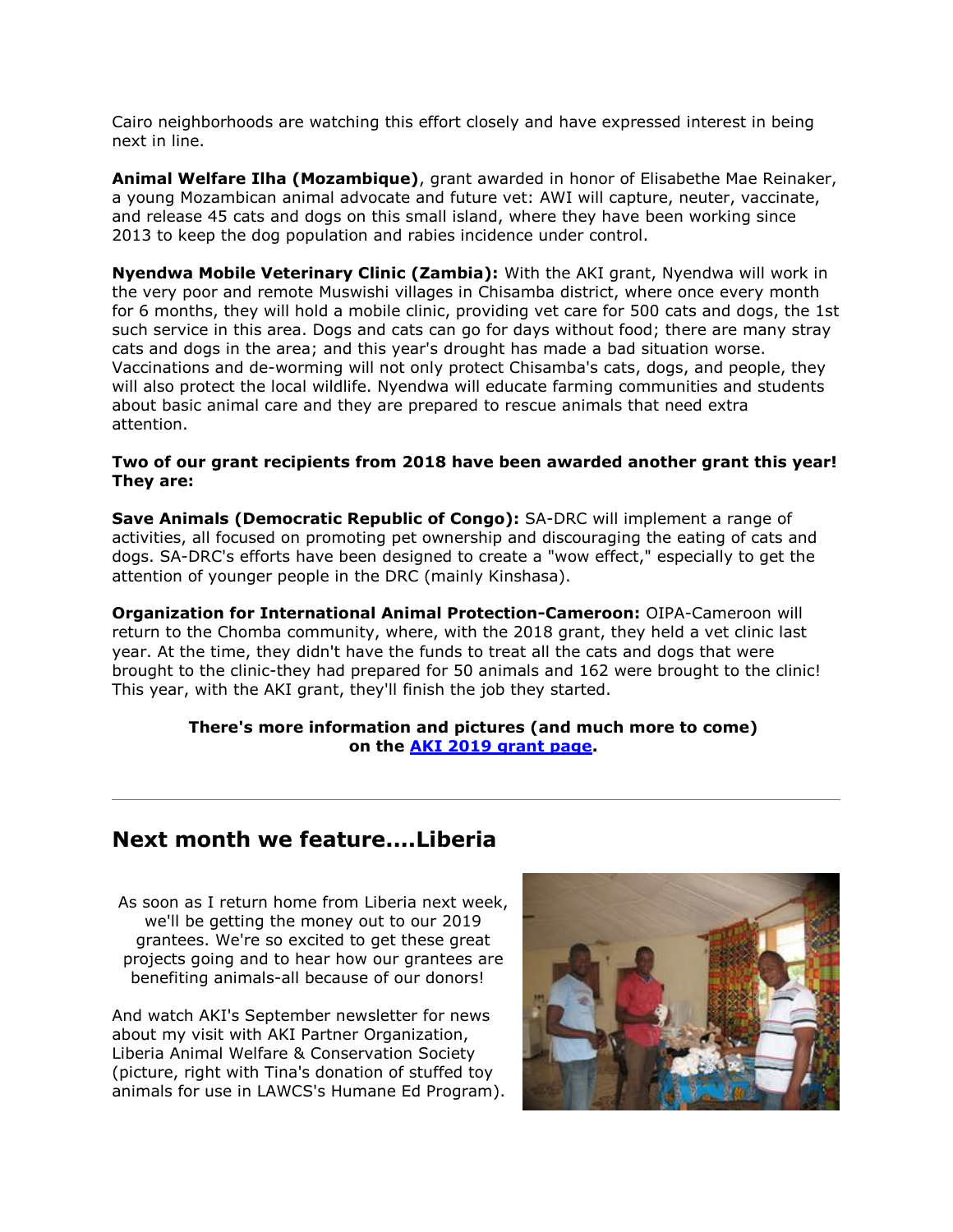## **Just because an applicant isn't a grant winner.....**

doesn't mean we forget about them. We try to help as many Africa-based animal welfare organizations as we can. Although our money only stretches so far, our technical and admin support takes us a bit farther.

While we were unable to fund Animal Welfare Society (AWES)- Cameroon's proposal for working animals in northern Cameroon, we were impressed with the work they're doing to help donkeys, horses, and mules, especially those used by cotton farmers for plowing and transport (photo right). Dr. Achiri Martin, AWES founder, director, and veterinarian wrote about their work for the AKI Blog:

# **[Read about](http://cts.vresp.com/c/?AnimalKindInternatio/75aefe3bb5/4d75da415c/e5d8fd857e) [AWES-Cameroon's](http://cts.vresp.com/c/?AnimalKindInternatio/75aefe3bb5/4d75da415c/e5d8fd857e)**



## **[work here.](http://cts.vresp.com/c/?AnimalKindInternatio/75aefe3bb5/4d75da415c/2a8727d809)**

#### **We're honored to be featured in the August 2019 Donkeys for Africa newsletter,**

**[Read it here,](http://cts.vresp.com/c/?AnimalKindInternatio/75aefe3bb5/4d75da415c/9eea367d84)  [http://www.donkeysforafrica.org/dfa\\_august19\\_flipfile/mobile/index.html](http://cts.vresp.com/c/?AnimalKindInternatio/75aefe3bb5/4d75da415c/9eea367d84)**

(Thank you, Annemarie van Zijl!)

# **[Donate to Animal-Kind International](http://cts.vresp.com/c/?AnimalKindInternatio/75aefe3bb5/4d75da415c/d20e6d47fe)**

Please consider donating to AKI to support our Partner Organizations and next year's 2020 (our 3rd) grant program (**[click here or on the picture to the right to](http://cts.vresp.com/c/?AnimalKindInternatio/75aefe3bb5/4d75da415c/6c73625ba1)  [securely donate](http://cts.vresp.com/c/?AnimalKindInternatio/75aefe3bb5/4d75da415c/6c73625ba1)**).

It's only because of your generosity that we're able to support so many organizations-and that our supported organizations are able to help so many animals.

Please remember when you shop at Amazon, use [Amazon Smile](http://cts.vresp.com/c/?AnimalKindInternatio/75aefe3bb5/4d75da415c/9c205edc38) and designate AKI to receive a % of your purchase-thank you.

I'd like to donate to AKI



**AKI donors support our 10 Partner Organizations in: Uganda, Tanzania (2 Partners), South Sudan, Namibia, Liberia, Ghana, Armenia, Jamaica, and Honduras; and AKI's Grant Program for Africa-Based Animal Welfare Organizations (2019 grant recipients are located in: Zimbabwe, Zambia, Uganda, Cameroon, Democratic Republic of Congo, Egypt, Mozambique, South Africa.)**